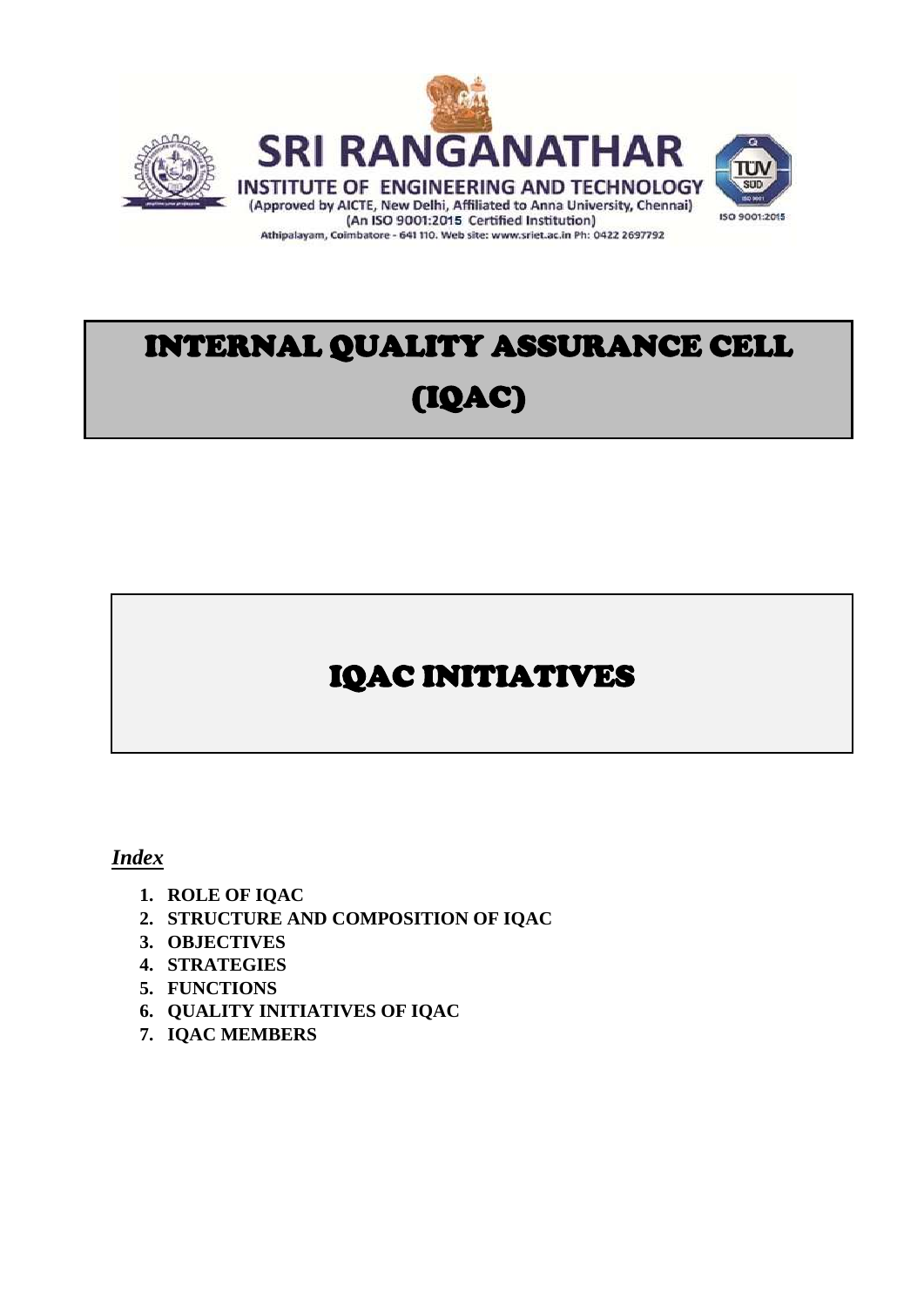

## **INTERNAL QUALITY ASSURANCE CELL**

### **ROLE OF IQAC**

The **U**niversity **G**rants **C**ommission (UGC), India has made a policy decision to direct all **H**igher **E**ducational **I**nstitutions (HEIs) to establish **I**nternal **Q**uality **A**ssurance **C**ell (IQAC) and to provide seed financial assistance for the same. It has also issued Guidelines for the establishment and monitoring of IQACs. Maintaining the momentum of quality consciousness is crucial in HEIs. IQAC, an internal quality assurance mechanism of the institution, is conceived as a mechanism to build and ensure a quality culture at the institutional level. Every HEI should have an internal quality assurance system, with appropriate structure and processes, and with enough flexibility to meet the diverse needs of the stakeholders. The IQAC is meant for planning, guiding and monitoring **Q**uality **A**ssurance (QA) and **Q**uality **E**nhancement (QE) activities of the HEIs. The IQAC may channelize and systematize the efforts and measures of an institution towards academic excellence. It should not be yet another hierarchical structure or record-keeping exercise in the institution; it would be a facilitative and participative organ of the institution. The IQAC should become a driving force for ushering in quality by working out intervention strategies to remove deficiencies and enhance quality.

## **STRUCTURE AND COMPOSITION OF IQAC**

According to the UGC Guidelines, the IQAC shall be constituted under the chairmanship of the head of the HEI. He/She may be assisted by a Coordinator who shall be a senior faculty member. The IQAC shall have the following composition:

- $\triangleright$  Head of the HEI Chairperson;
- $\triangleright$  Five senior teachers
- Two external experts on Quality Management/Industry/Local Community Members
- Director/Coordinator of IQAC Member Secretary.

The senior teachers and administrative official shall be nominated by the Head of the HEI in consultation with the academic body of the HEI Academic Committee of a College. The membership of such nominated members shall be for a period of two years. The IQAC should meet at least once in a quarter. The quorum for the meeting shall be two-third of the total number of members. The agenda, minutes and Action Taken Reports are to be documented with official signatures and maintained electronically in a retrievable format.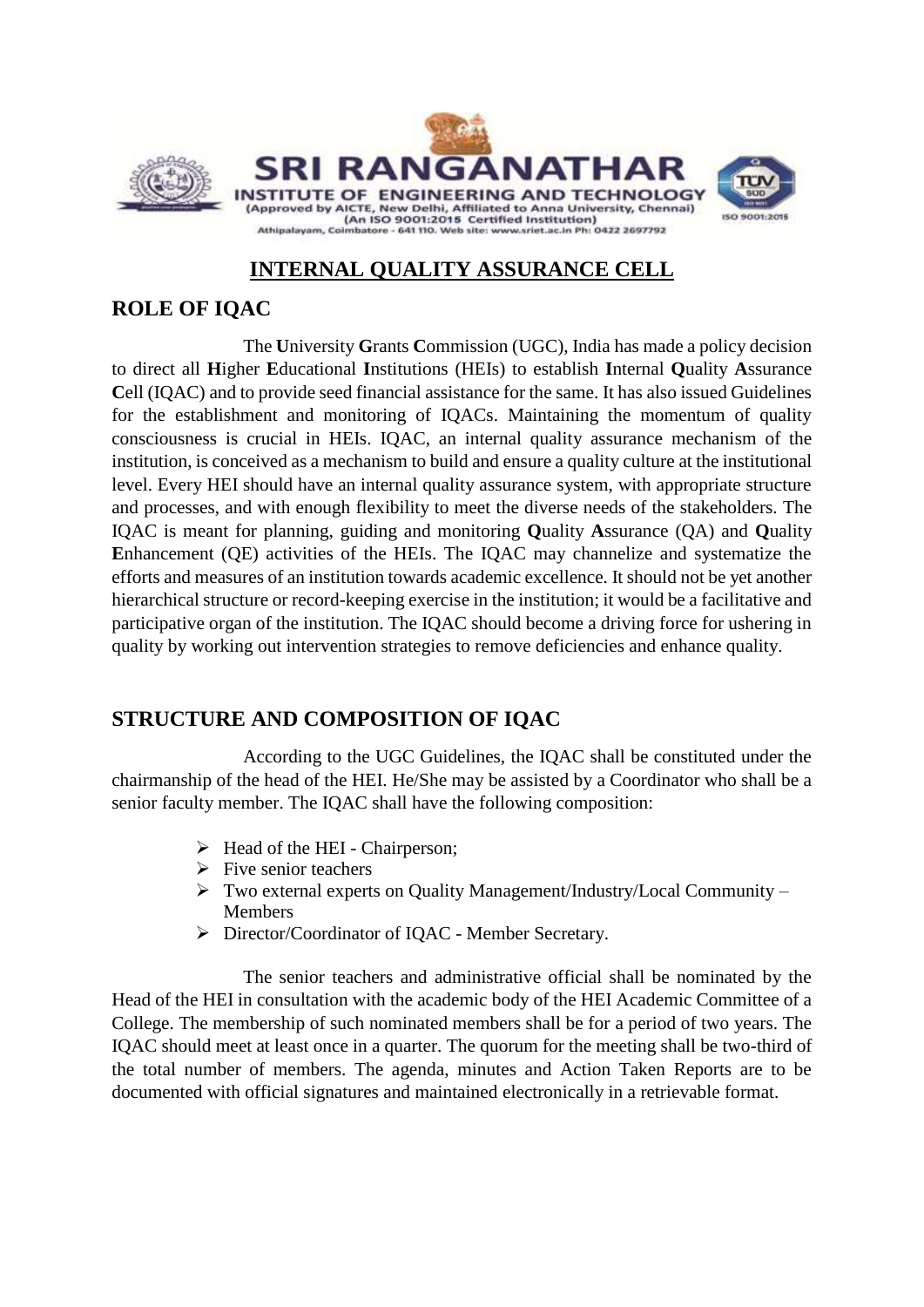## **OBJECTIVES - IQAC WILL FACILITATE / CONTRIBUTE**

- $\triangleright$  To a heightened level of clarity and focus in institutional functioning towards quality enhancement and facilitate internalization of the quality culture
- $\triangleright$  To the enhancement and integration among the various activities of the institution and institutionalize many good practices
- $\triangleright$  To Provide a sound basis for decision making to improve institutional functioning
- $\triangleright$  To better internal communication
- $\triangleright$  To assure all the stakeholders the accountability of the institution for its own quality

## **STRATEGIES - QAC SHALL EVOLVE MECHANISMS AND PROCEDURES**

- $\triangleright$  Ensuring timely, efficient and progressive performance of academic, administrative and financial tasks
- $\triangleright$  The relevance and quality of academic and research programmes
- $\triangleright$  Optimization and integration of modern methods of teaching and learning
- $\triangleright$  The credibility of evaluation procedures
- $\triangleright$  Ensuring the adequacy, maintenance and functioning of the support structure and services
- $\triangleright$  Research sharing and networking with other institutions.

## **FUNCTIONS - SOME OF THE FUNCTIONS EXPECTED OF THE IQAC**

- Development and application of quality benchmarks/parameters for various academic and administrative activities of an institution
- $\triangleright$  Dissemination of information on various quality parameters of higher education
- $\triangleright$  Facilitating the creation of a learner-centric environment conducive for quality education and faculty maturation to adopt the required knowledge and technology for participatory teaching and learning process;
- $\triangleright$  Organization of inter and intra institutional workshops, seminars on quality related themes and promotion of quality circles.
- $\triangleright$  Documentation of the various activities leading to quality improvement.
- Preparation of the Annual Quality Assurance Report (AQAR) to be submitted to NAAC based on the quality parameters.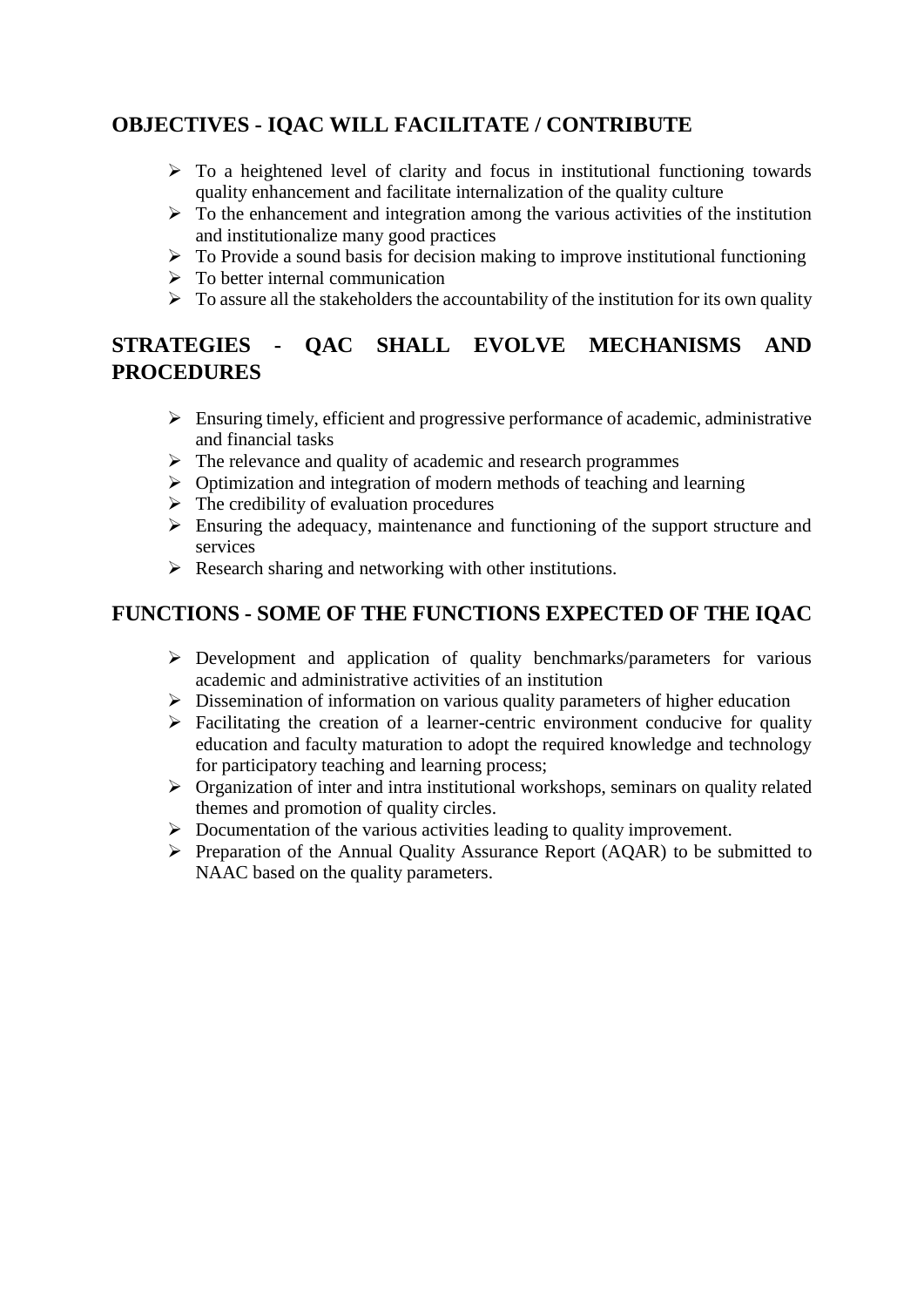### **IQAC Initiatives**

#### **QUALITY INITIATIVES OF IQAC**

**Management Information System (MIS):** The MIS is designed to provide inputs to the Management on key parameters on areal time basis. The information provided will help in monitoring and decision making by the management.

The MIS collects data with regard to curriculum, academic programs, research activities etc from the department and units, which is analysed, and presented through statistical tools .The information generated can be shared with the management, IQAC and the concerned units

**Student Quality Circle (SQC):** The SQC has been established with the objective of involving students, the primary stakeholders in Quality sustenance and enhancement of the Institution. The SQC comprises of students from various programs.

The SQC meetings are held every fortnight. And wide range of issues were discussed and acted upon. The meetings generated ideas for enhancing Quality culture such as promoting ethical values, learning innovations, establishing clubs for tapping talent, promoting reading habits, eco-consciousness, etc

**Comprehensive Feedback Mechanism:** The Feedback mechanism has been designed to be comprehensive in terms of its coverage of various areas of assessment and also the stakeholders. Feedback is collected from students, parents, alumni, industry/Institutions, Academic peers and Faculty.

Feedback from students is collected on various areas such as Teaching quality, functioning of various academic and administrative units of the college, Infrastructural and physical facilities, Curriculum, Student support etc

The tools adopted for collection of feedback include, structured formats from students, Online Feedback, Suggestion Boxes , SQC meetings etc .

**Internal Academic Audit:** An Internal Academic Audit is conducted once in two years. The Committee comprises of two external members, who are academicians of repute and two internal members.

The Committee evaluates the academic processes in the college and it's a report. Action is taken on the report by the management.

**Conduct of FDPs:** The IQAC has conducted faculty development programs to enhance quality in many areas.

**Organizing Seminars/Workshops:** The IQAC organized seminars such as 'Implementation of CBCS-Prospects and challenges'.

**Standardization:** The IQAC has standardized various processing such as reporting formats, BoS minutes, Evaluation of research proposals, Feedback forms, Assessment of Learning Levels at the Entry Level, Teaching Plans ,Evaluation of POs, PSOs,COs,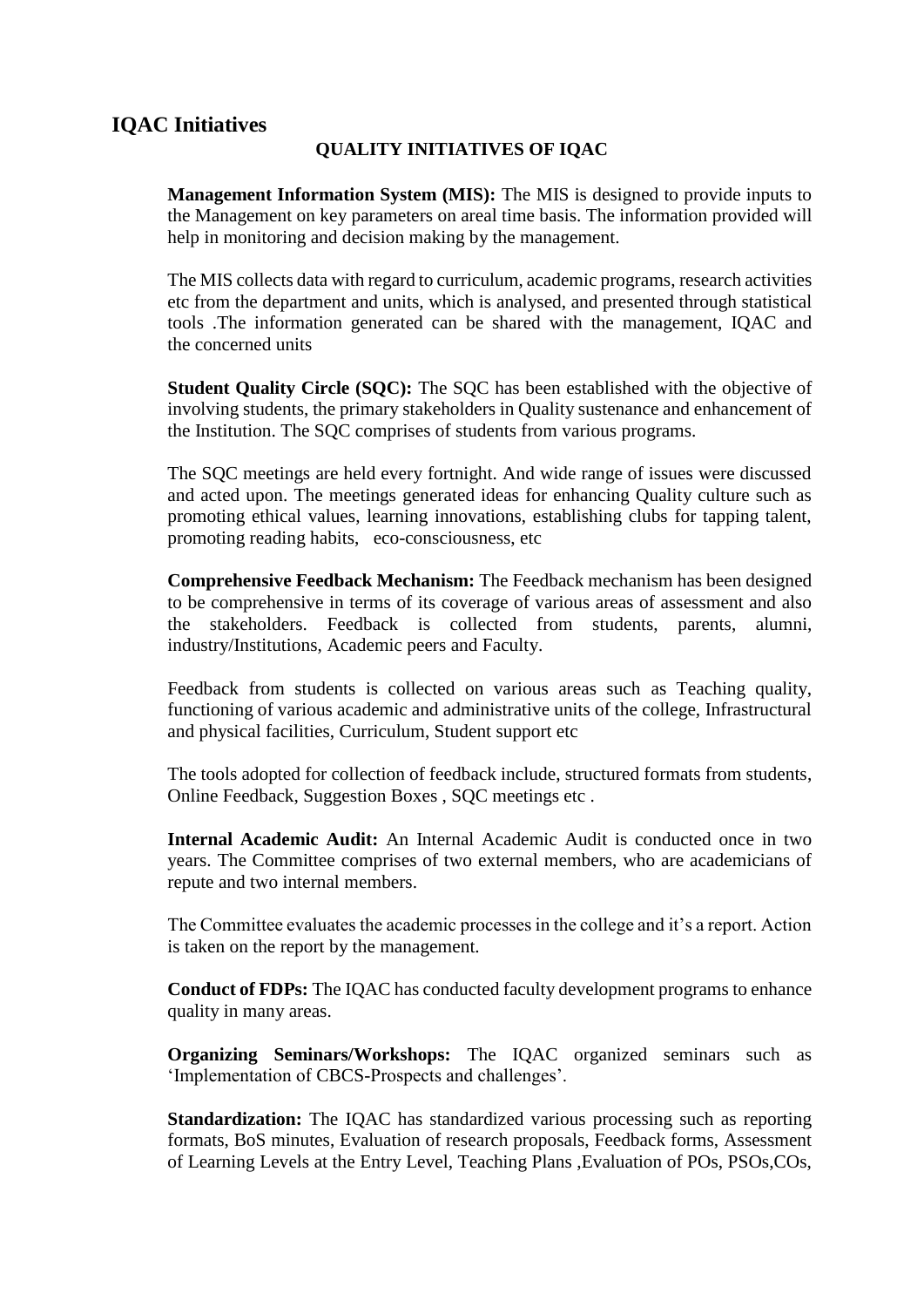etc., bringing about uniformity which is a prerequisite for monitoring quality and thereby enhancing it .

**Teaching Plans**: The IQAC designed the Teaching plans with focus on teaching inputs and teaching methodologies especially Student Centric Methodologies adopted, with an objective to monitor and enhance the teaching learning process.

**Lab Manuals**: To ensure a structured methodology for students, the IQAC ensured the preparation of Lab Manuals for all the Departments.

**Teaching Innovations**: To encourage Innovations in Teaching the various steps undertaken were, conduct of faculty development programs on the topic, organizing brainstorming sessions with the HoDs and faculty on the innovative teaching –learning methods, including ICT methods.

**Entry Level Assessment of learning levels of students**: The IQAC has planned and implemented a standardized method of Assessment of differential learning levels of students in the entry level through an Aptitude cum ability test. The test is designed and conducted by the respective Departments and a report is submitted to the IQAC.

**Evaluation of PO's, PSOs, and COs**: A method for evaluating the attainment of POs, PSOs and Cos has been designed and implemented. The method ensures the evaluation of the Cos concerning the PSOs at the faculty level, evaluation of PSOs at the HoDs level and the POs at the Principal level. These help in assessment of the effectiveness of teaching –learning process.

**Weekly reports on Teaching:** The IQAC introduced weekly reporting by HoDs on monitoring teaching quality with a focus on the teaching methods employed. A structured format has been designed for the purpose.

**Reports from Laboratories:** Monitoring the laboratory equipment and maintenance through Submission of Reports by the Head of the respective Department.

**News Letter:** A newsletter to disseminate information to students is prepared and released by a committee.

**Library Practices:** The IQAC promoted few healthy practices in the Libraries. It was suggested that a compendium of Faculty publications be prepared, and stored in the library, to be accessible to all the faculty and students.

**Research and Statistical Databases:** The databases collected and compiled by the IQAC made available in the library and on the website to promote research based assignments, projects, case studies etc

**Green Practices including Green Audit:** Planned and organized the Green Audit in conjunction with the Department of Civil Engineering.

**Meetings with HoDs and Faculty:** Regular meetings with the HoDs and faculty are held to discuss various aspects and measures towards quality enhancement.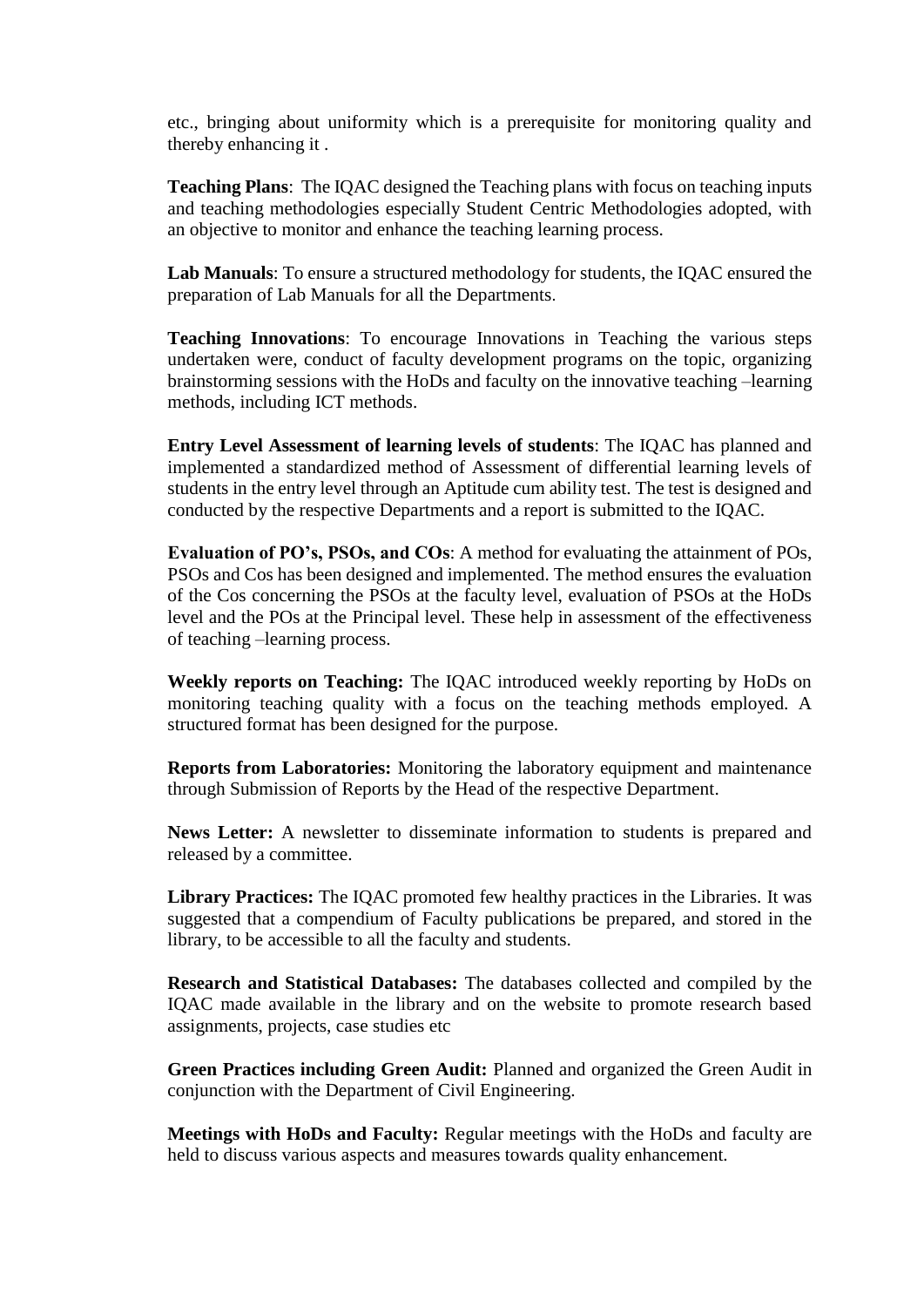**Meetings and Reports from Committees, Centres, Cells**: The IQAC monitors the functioning of the committees, Cells an centres through conducting meetings and monitoring the reports they submit.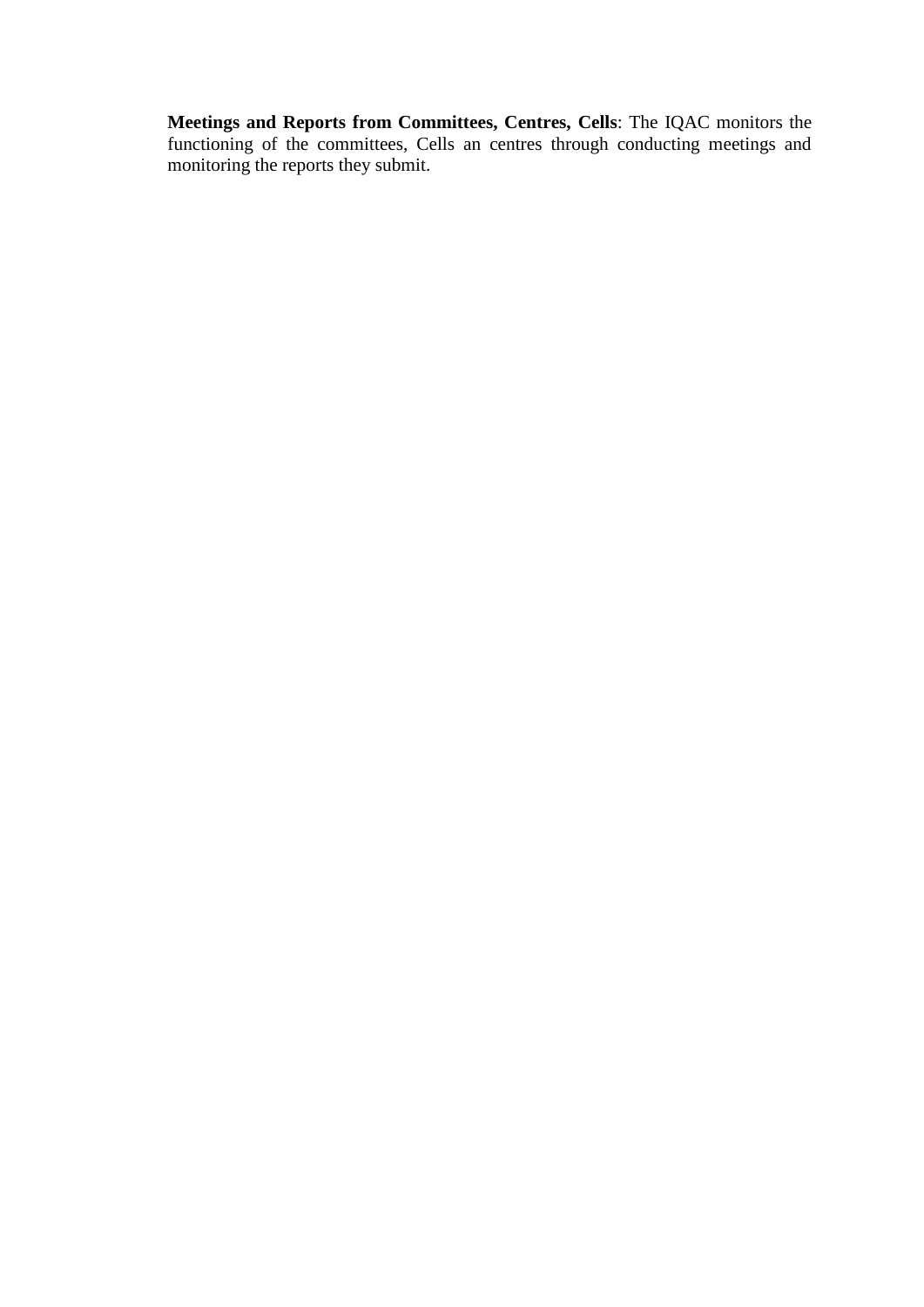

## **Members of IQAC (2019-20)-ODD**

| <b>Name</b>                                                                      | <b>Responsibility</b>  |
|----------------------------------------------------------------------------------|------------------------|
| Dr. B.Sanjay Gandhi, Principal                                                   | Chairperson - IQAC     |
| Dr. J.Maalmarugan, Professor & Head, EEE                                         | Director - IQAC        |
| Mr.V.Hariharan, GM-Operations & CR, Messer Cutting<br>Systems, Coimbatore        | <b>External Expert</b> |
| Mr.M.Viramanikandan, AGM & HR -Versa Drives, Idikarai<br>Coimbatore              | <b>External Expert</b> |
| L.Pradeep Kumar, Professor & Head, Civil                                         | Member, IQAC           |
| Mrs.C.P.Tamilselvi, Professor & Head, CSE                                        | Member, IQAC           |
| Mr.K.Jayaram, Professor & Head, ECE                                              | Member, IQAC           |
| Mr.S. Ohm Prakash, Professor & Head, Mechanical                                  | Member, IQAC           |
| Professor<br>Head,<br>Science<br>Dr.S.V.Manemaran,<br>$\&$<br>and<br>Humanities  | Member, IQAC           |
| Dr. M.Meenakumari, Professor, ECE                                                | Member, IQAC           |
| Ms.R.Rohini, IV Year, EEE                                                        | <b>Member Student</b>  |
| Mr.Maharaja, IV Year, Mech                                                       | Member Student         |
| Mr. R.Ayyanar, PCB Design Engineer, Caliber Interconnect<br>Solution, Coimbatore | Alumni Representative  |
| Mr. M.Sureshkumar, Associate Professor, CSE                                      | Secretary, IQAC        |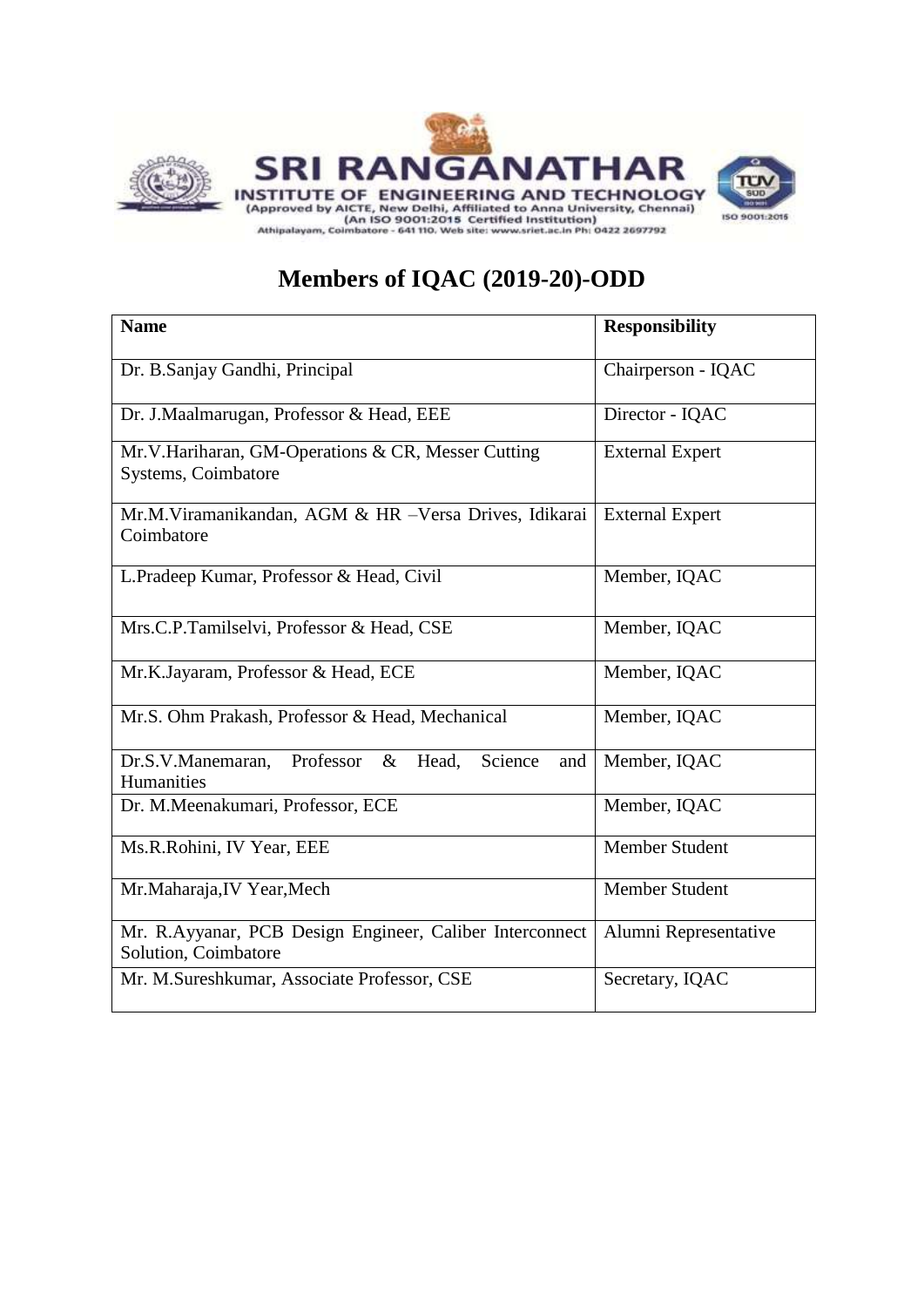

## **Members of IQAC (2019-20)- EVEN**

| <b>Name</b>                                                       | <b>Responsibility</b>  |
|-------------------------------------------------------------------|------------------------|
|                                                                   |                        |
|                                                                   |                        |
| Dr. B.Sanjay Gandhi, Principal                                    | Chairperson - IQAC     |
|                                                                   |                        |
| Dr. J.Maalmarugan, Professor & Head, EEE                          | Director - IQAC        |
| Mr.V.Hariharan, GM-Operations & CR, Messer Cutting                | <b>External Expert</b> |
| Systems, Coimbatore                                               |                        |
|                                                                   |                        |
| Mr.M.Viramanikandan, AGM & HR -Versa Drives, Idikarai             | <b>External Expert</b> |
| Coimbatore                                                        |                        |
|                                                                   |                        |
| L.Pradeep Kumar, Professor & Head, Civil                          | Member, IQAC           |
|                                                                   |                        |
| Mrs.C.P.Tamilselvi, Professor & Head, CSE                         | Member, IQAC           |
|                                                                   |                        |
| Mrs.J.Jeyabharathi, Professor & Head, ECE                         | Member, IQAC           |
|                                                                   |                        |
| Mr.S. Ohm Prakash, Professor & Head, Mechanical                   | Member, IQAC           |
|                                                                   |                        |
| Professor<br>Head,<br>Science<br>Dr.S.V.Manemaran,<br>$\&$<br>and | Member, IQAC           |
| Humanities                                                        |                        |
| Dr. M.Meenakumari, Professor, ECE                                 | Member, IQAC           |
|                                                                   |                        |
| Ms.R.Rohini, IV Year, EEE                                         | Member Student         |
|                                                                   |                        |
| Mr.Maharaja, IV Year, Mech                                        | Member Student         |
|                                                                   |                        |
| Mr. R.Ayyanar, PCB Design Engineer, Caliber Interconnect          | Alumni Representative  |
| Solution, Coimbatore                                              |                        |
| Mr. M.Sureshkumar, Associate Professor, CSE                       | Secretary, IQAC        |
|                                                                   |                        |